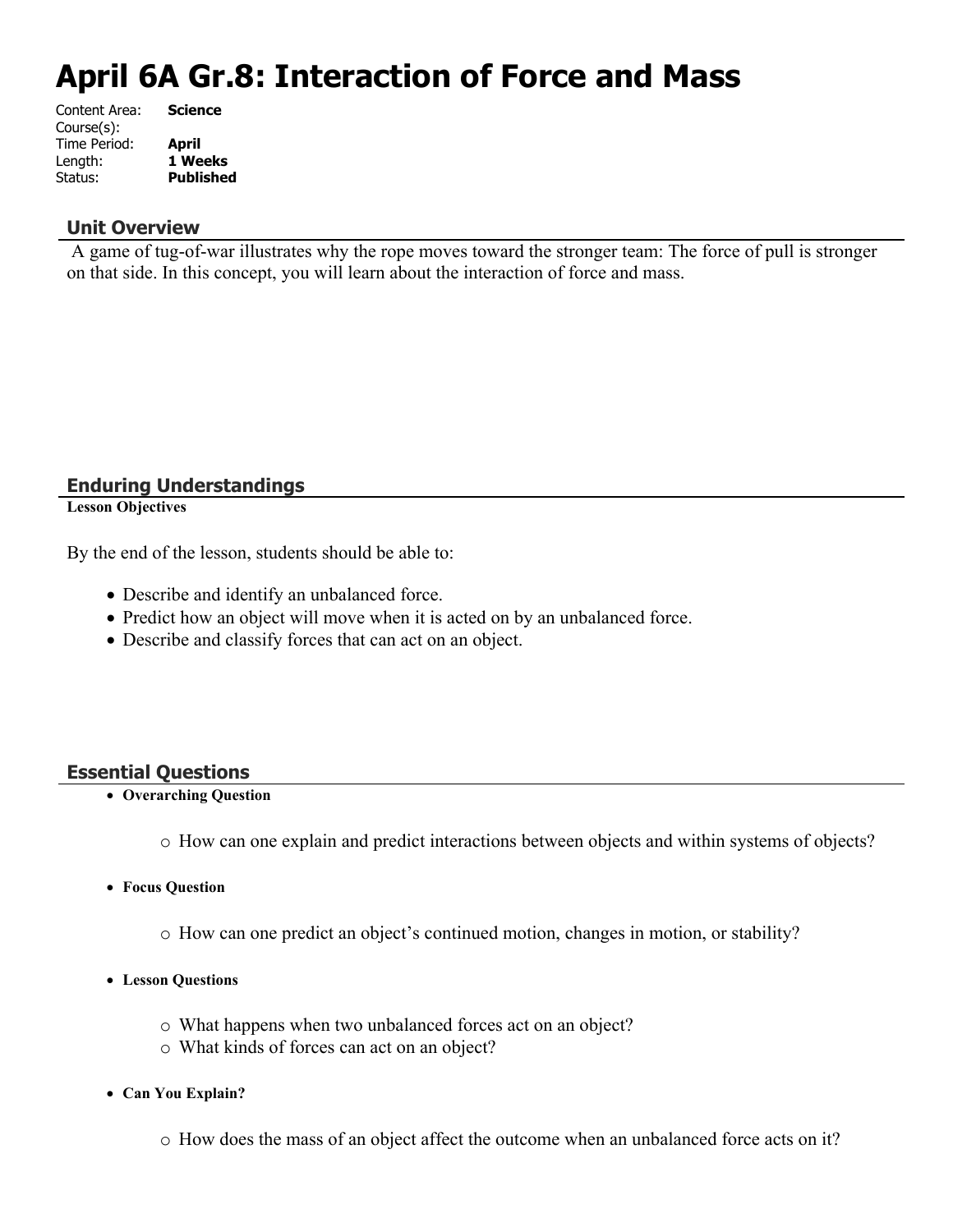### **Instructional Strategies & Learning Activities**

• [The Five E Instructional Model](https://app.discoveryeducation.com/learn/techbook/units/aca7980d-a6c7-475d-9d82-87d45a377a7e/concepts/46b1fc10-8fdc-4e55-a6b6-14b34ae5cb71/lesson/sections/c6b4a922-1793-4af2-95e1-c1997a797639#0acb0d74-7cc4-4214-842f-a19f21a4ccaf)

Science Techbook follows the 5E instructional model. As you plan your lesson, the provided Model Lesson includes strategies for each of the 5Es.

• [Engage \(45–90 minutes\)](https://app.discoveryeducation.com/learn/techbook/units/aca7980d-a6c7-475d-9d82-87d45a377a7e/concepts/46b1fc10-8fdc-4e55-a6b6-14b34ae5cb71/lesson/sections/c6b4a922-1793-4af2-95e1-c1997a797639#55197f30-8bcb-4086-a8f4-788f715ac794)

Students are presented with the phenomena of inertia when a moving object strikes another object. Students begin to formulate ideas around the Can You Explain? (CYE) question.

• [Explore \(90 minutes\)](https://app.discoveryeducation.com/learn/techbook/units/aca7980d-a6c7-475d-9d82-87d45a377a7e/concepts/46b1fc10-8fdc-4e55-a6b6-14b34ae5cb71/lesson/sections/c6b4a922-1793-4af2-95e1-c1997a797639#307725bb-f7ef-4507-85bd-d3686d3ddf8b)

Students investigate questions about how forces interact with objects by using evidence from text and media assets.

• [Explain \(45–90 minutes\)](https://app.discoveryeducation.com/learn/techbook/units/aca7980d-a6c7-475d-9d82-87d45a377a7e/concepts/46b1fc10-8fdc-4e55-a6b6-14b34ae5cb71/lesson/sections/c6b4a922-1793-4af2-95e1-c1997a797639#87cc2c48-1dad-442c-bef1-888c7939b550)

Students construct scientific explanations to the CYE question by including evidence of how objects interact under the force of inertia.

• [Elaborate with STEM \(45–135 minutes\)](https://app.discoveryeducation.com/learn/techbook/units/aca7980d-a6c7-475d-9d82-87d45a377a7e/concepts/46b1fc10-8fdc-4e55-a6b6-14b34ae5cb71/lesson/sections/c6b4a922-1793-4af2-95e1-c1997a797639#b60580d1-6e83-4a53-86eb-8594742205e2)

Students apply their understanding of the interaction between force and mass as they learn how engineers design cars and spacecraft.

• [Evaluate \(45–90 minutes\)](https://app.discoveryeducation.com/learn/techbook/units/aca7980d-a6c7-475d-9d82-87d45a377a7e/concepts/46b1fc10-8fdc-4e55-a6b6-14b34ae5cb71/lesson/sections/c6b4a922-1793-4af2-95e1-c1997a797639#c90e214b-d98a-4db6-a6c8-8c23f7f89987)

Students are evaluated on the state science standards, as well as Standards in ELA/Literacy and Standards in Math standards, using Board Builder and the provided concept summative assessments.

### **Integration of Career Readiness, Life Literacies and Key Skills**

Students will work in small groups or partnerships to conduct investigations, build models or prototypes and present findings.

Students will learn about careers in engineering cars and spacecraft.

Digital tools make it possible to analyze and interpret data, including text, images, and sound. These tools allow for broad concepts and data to be more effectively communicated.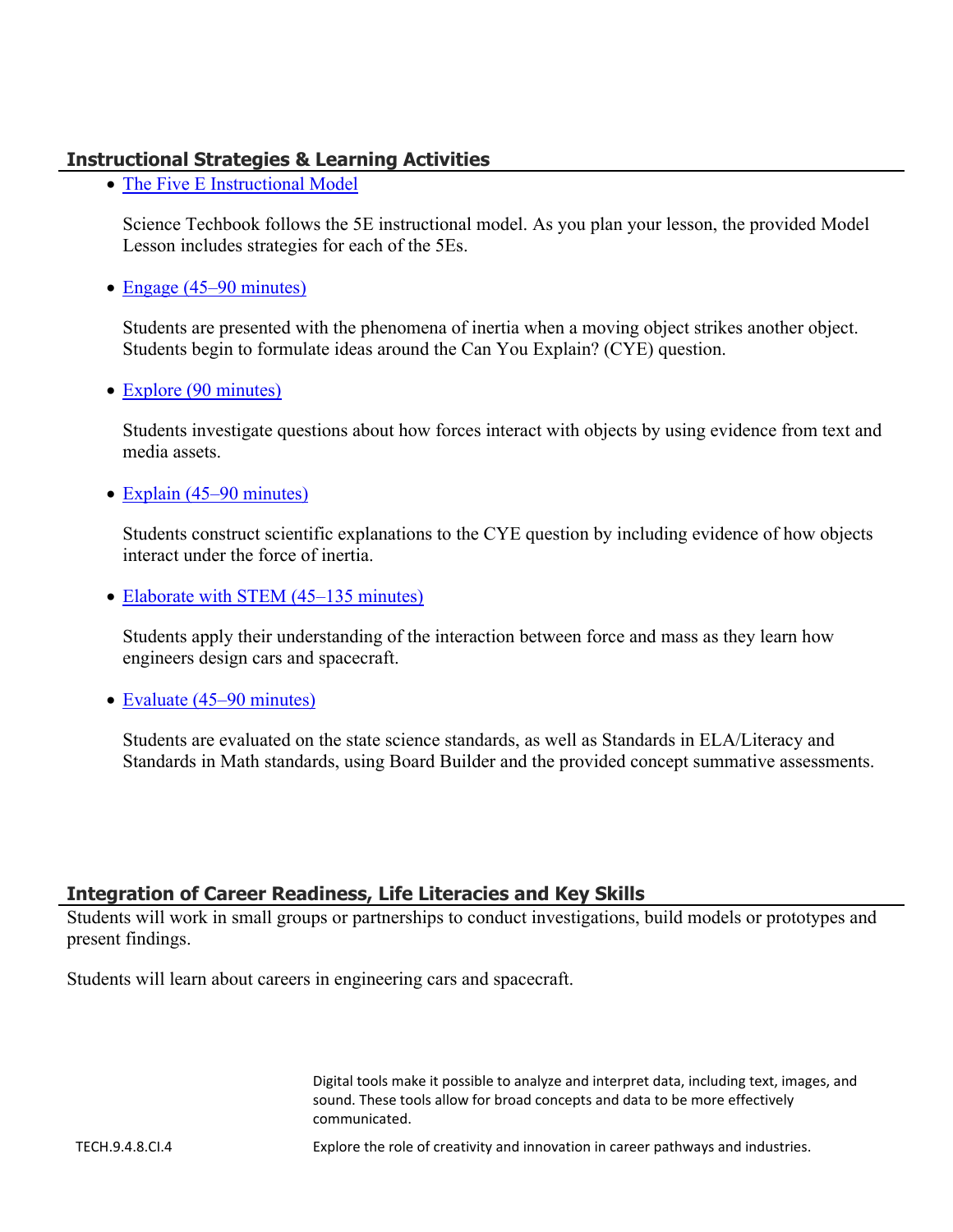| WRK.9.2.8.CAP.15     | Present how the demand for certain skills, the job market, and credentials can determine<br>an individual's earning power.                                                                                          |
|----------------------|---------------------------------------------------------------------------------------------------------------------------------------------------------------------------------------------------------------------|
|                      | An individual's strengths, lifestyle goals, choices, and interests affect employment and<br>income.                                                                                                                 |
|                      | Gathering and evaluating knowledge and information from a variety of sources, including<br>global perspectives, fosters creativity and innovative thinking.                                                         |
|                      | Increases in the quantity of information available through electronic means have<br>heightened the need to check sources for possible distortion, exaggeration, or<br>misrepresentation.                            |
|                      | Multiple solutions often exist to solve a problem.                                                                                                                                                                  |
| WRK.9.2.8.CAP.3      | Explain how career choices, educational choices, skills, economic conditions, and personal<br>behavior affect income.                                                                                               |
| TECH.9.4.8.CT.3      | Compare past problem-solving solutions to local, national, or global issues and analyze the<br>factors that led to a positive or negative outcome.                                                                  |
| <b>TECH.9.4.8.CI</b> | Creativity and Innovation                                                                                                                                                                                           |
| TECH.9.4.8.IML.1     | Critically curate multiple resources to assess the credibility of sources when searching for<br>information.                                                                                                        |
| <b>TECH.9.4.8.CT</b> | <b>Critical Thinking and Problem-solving</b>                                                                                                                                                                        |
| WRK.9.2.8.CAP.2      | Develop a plan that includes information about career areas of interest.                                                                                                                                            |
| TECH.9.4.8.IML.3     | Create a digital visualization that effectively communicates a data set using formatting<br>techniques such as form, position, size, color, movement, and spatial grouping (e.g.,<br>6.SP.B.4, 7.SP.B.8b).          |
| <b>WRK.9.2.8.CAP</b> | <b>Career Awareness and Planning</b>                                                                                                                                                                                |
| WRK.9.2.8.CAP.1      | Identify offerings such as high school and county career and technical school courses,<br>apprenticeships, military programs, and dual enrollment courses that support career or<br>occupational areas of interest. |
|                      | An essential aspect of problem solving is being able to self-reflect on why possible<br>solutions for solving problems were or were not successful.                                                                 |

### **Technology Integration**

Technology is fully integrated using Discovery Techbook.

| CS.6-8.8.2.8.ED.3    | Develop a proposal for a solution to a real-world problem that includes a model (e.g.,<br>physical prototype, graphical/technical sketch).                                                                                                         |
|----------------------|----------------------------------------------------------------------------------------------------------------------------------------------------------------------------------------------------------------------------------------------------|
| CS.6-8.8.2.8.ED.4    | Investigate a malfunctioning system, identify its impact, and explain the step-by-step<br>process used to troubleshoot, evaluate, and test options to repair the product in a<br>collaborative team.                                               |
| CS.6-8.8.2.8. ITH. 2 | Compare how technologies have influenced society over time.                                                                                                                                                                                        |
|                      | Engineering design is a systematic, creative, and iterative process used to address local<br>and global problems. The process includes generating ideas, choosing the best solution,<br>and making, testing, and redesigning models or prototypes. |
| CS.6-8.8.2.8. ITH. 1 | Explain how the development and use of technology influences economic, political, social,<br>and cultural issues.                                                                                                                                  |
| CS.6-8.ED            | <b>Engineering Design</b>                                                                                                                                                                                                                          |
| CS.6-8.8.2.8.ED.2    | Identify the steps in the design process that could be used to solve a problem.                                                                                                                                                                    |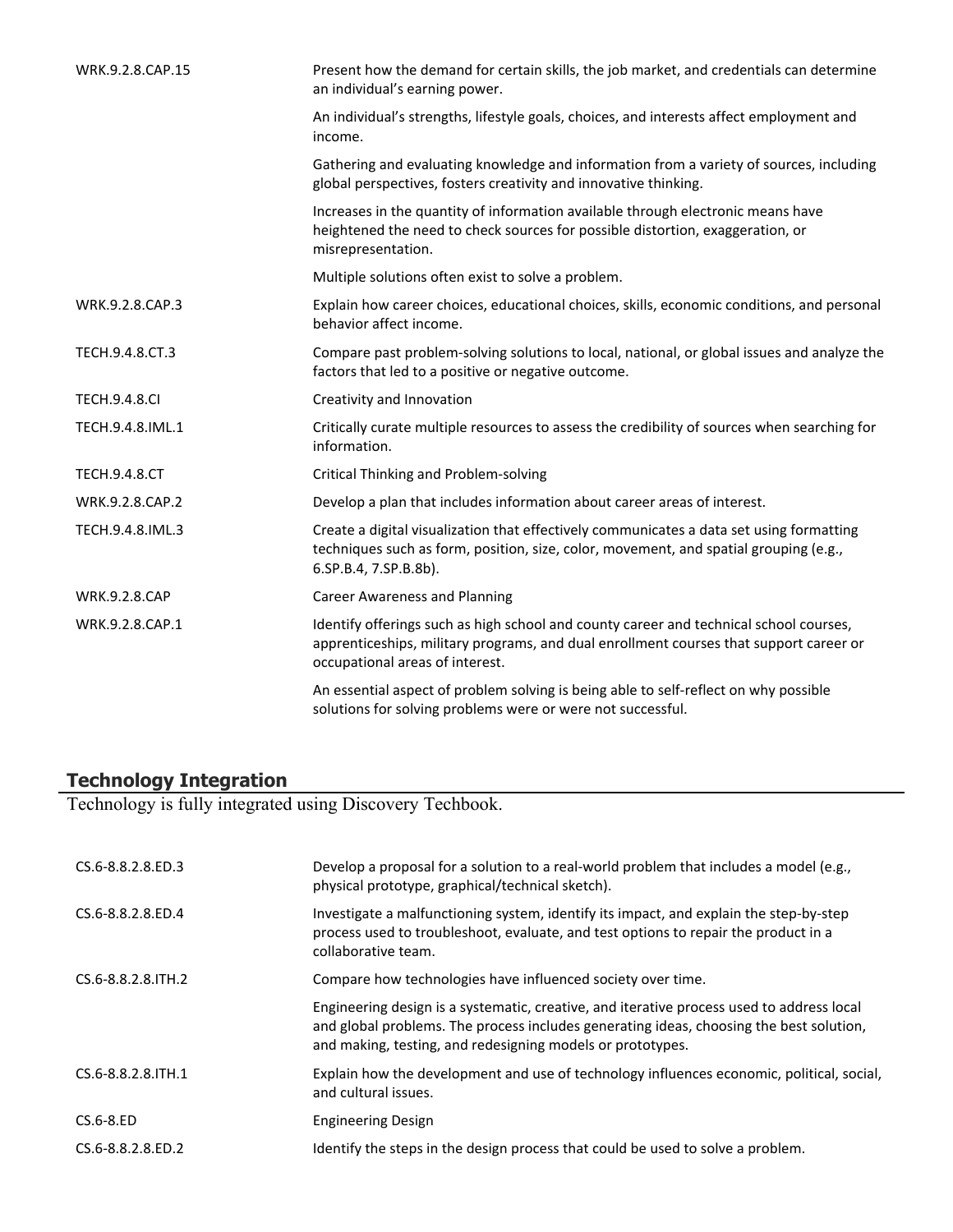Engineering design requirements and specifications involve making trade-offs between competing requirements and desired design features.

#### **Interdisciplinary Connections**

| LA.SL.8.4  | Present claims and findings, emphasizing salient points in a focused, coherent manner<br>with relevant evidence, sound valid reasoning, and well-chosen details; use appropriate<br>eye contact, adequate volume, and clear pronunciation.                |
|------------|-----------------------------------------------------------------------------------------------------------------------------------------------------------------------------------------------------------------------------------------------------------|
| LA.RI.8.1  | Cite the textual evidence and make relevant connections that most strongly supports an<br>analysis of what the text says explicitly as well as inferences drawn from the text.                                                                            |
| LA.W.8.1   | Write arguments to support claims with clear reasons and relevant evidence.                                                                                                                                                                               |
| LA.RI.8.4  | Determine the meaning of words and phrases as they are used in a text, including<br>figurative, connotative, and technical meanings; analyze the impact of specific word<br>choices on meaning and tone, including analogies or allusions to other texts. |
| LA.W.8.7   | Conduct short research projects to answer a question (including a self-generated<br>question), drawing on several sources and generating additional related, focused<br>questions that allow for multiple avenues of exploration.                         |
| LA.RI.8.7  | Evaluate the advantages and disadvantages of using different mediums (e.g., print or<br>digital text, video, multimedia) to present a particular topic or idea.                                                                                           |
| LA.W.8.2   | Write informative/explanatory texts to examine a topic and convey ideas, concepts, and<br>information through the selection, organization, and analysis of relevant content.                                                                              |
| LA.RI.8.8  | Delineate and evaluate the argument and specific claims in a text, assessing whether the<br>reasoning is sound and the evidence is relevant and sufficient; recognize when irrelevant<br>evidence is introduced.                                          |
| LA.RI.8.10 | By the end of the year read and comprehend literary nonfiction at grade level text-<br>complexity or above, with scaffolding as needed.                                                                                                                   |
| LA.SL.8.1  | Engage effectively in a range of collaborative discussions (one-on-one, in groups, and<br>teacher-led) with diverse partners on grade 8 topics, texts, and issues, building on others'<br>ideas and expressing their own clearly.                         |

### **Differentiation**

- 1. Using a two-column chart, ask students to compare and contrast mass and weight, balanced and unbalanced forces, and velocity and acceleration.
- 2. Have students pause each video when a key vocabulary word, such as *inertia*, *action*, or *balance* is mentioned, and have them record how the word is used in the

- 1. Have students write down the mathematical representation of the terms *mass, gravity, weight, force*, and *inertia* to help distinguish these terms and the relationships among them.
- 2. Encourage students to demonstrate their understanding by drawing concepts. For example, they can illustrate what happens when a heavy truck and light

#### [Struggling Students](https://app.discoveryeducation.com/player/view/assetGuid/4995767F-D634-40C6-B25B-BDEA06E14F90) **[ELL](https://app.discoveryeducation.com/player/view/assetGuid/D727DF69-B79B-4A92-AA1F-CE23C74D98D9)** Accelerated Students

- 1. Before they read the Core Interactive Text, have students use their previous knowledge of force and mass to predict how the mass of an object affects what happens when it is struck by another object.
- 2. Challenge students to identify instances of inertia at work in their daily lives.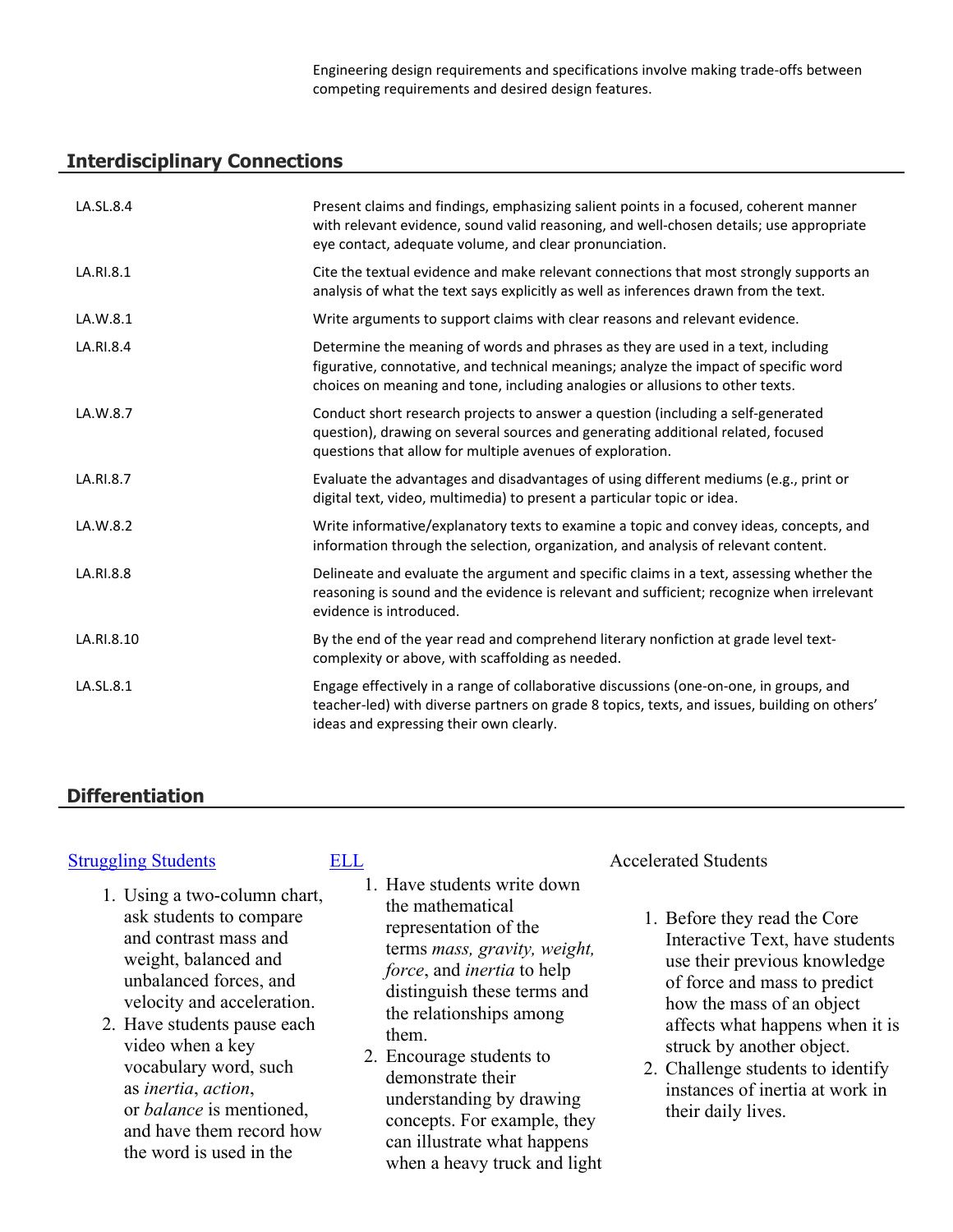video's context. car hit each other at different speeds.

[Differentiation in science](http://www.brighthubeducation.com/teaching-gifted-students/65181-differentiation-techniques-and-activities-in-the-classroom-for-gifted-students/) can be accomplished in several ways. Once you have given a pre-test to students, you know what information has already been mastered and what they still need to work on. Next, you design activities, discussions, lectures, and so on to teach information to students. The best way is to have two or three groups of students divided by ability level.

While you are instructing one group, the other groups are working on activities to further their knowledge of the concepts. For example, while you are helping one group learn the planet names in order, another group is researching climate, size, and distance from the moon of each planet. Then the groups switch, and you instruct the second group on another objective from the space unit. The first group practices writing the order of the planets and drawing a diagram of them.

Here are some ideas for the classroom when you are using differentiation in science:

- Create a tic-tac-toe board that lists different activities at different ability levels. When students aren't involved in direct instruction with you, they can work on activities from their tic-tac-toe board. These boards have nine squares, like a tic-tac-toe board; and each square lists an activity that corresponds with the science unit. For example, one solar system activity for advanced science students might be to create a power point presentation about eclipses. For beginning students, an activity might be to make a poster for one of the planets and include important data such as size, order from the sun, whether it has moons, and so on.
- Find websites on the current science unit that students can explore on their own.
- Allow students to work in small groups to create a project throughout the entire unit. For example, one group might create a solar system model to scale. Another group might write a play about the solar system. This is an activity these groups can work on while they are not working directly with you.

Differentiation in science gets students excited to learn because it challenges them to expand their knowledge and skills, instead of teaching the whole group concepts they have already mastered

### **Modifications & Accommodations**

Refer to QSAC EXCEL SMALL SPED ACCOMMOCATIONS spreadsheet in this discipline.

#### **Modifications and Accommodations used in this unit:**

In addition to differentiated instruction, IEP's and 504 accommocations will be utilized.

In addition to differentiated instruction, IEP's and 504 accommocations will be utilized.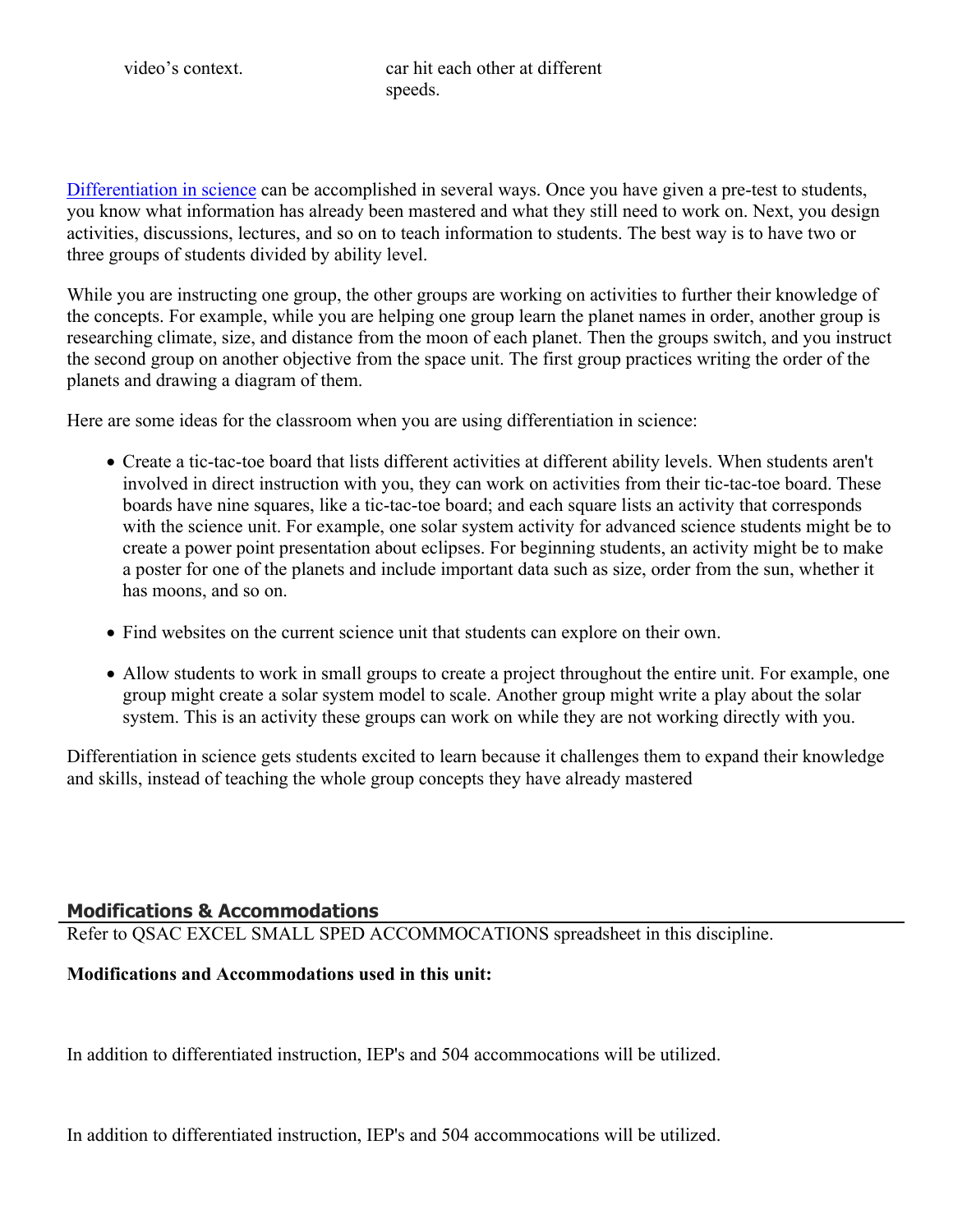#### **Benchmark Assessments**

**Benchmark Assessments** are given periodically (e.g., at the end of every quarter or as frequently as once per month) throughout a school year to establish baseline achievement data and measure progress toward a standard or set of academic standards and goals.

#### **Schoolwide Benchmark assessments:**

Aimsweb benchmarks 3X a year

Linkit Benchmarks 3X a year

### **Additional Benchmarks used in this unit:**

Pre and post assessments to measure growth.

#### **Formative Assessments**

Assessment allows both instructor and student to monitor progress towards achieving learning objectives, and can be approached in a variety of ways. **Formative assessment** refers to tools that identify misconceptions, struggles, and learning gaps along the way and assess how to close those gaps. It includes effective tools for helping to shape learning, and can even bolster students' abilities to take ownership of their learning when they understand that the goal is to improve learning, not apply final marks (Trumbull and Lash, 2013). It can include students assessing themselves, peers, or even the instructor, through writing, quizzes, conversation, and more. In short, formative assessment occurs throughout a class or course, and seeks to improve student achievement of learning objectives through approaches that can support specific student needs (Theal and Franklin, 2010, p. 151).

#### **Formative Assessments used in this unit:**

See assessments located in links above.

### **Summative Assessments**

**Summative assessments** evaluate student learning, knowledge, proficiency, or success at the conclusion of an instructional period, like a unit, course, or program. Summative assessments are almost always formally graded and often heavily weighted (though they do not need to be). Summative assessment can be used to great effect in conjunction and alignment with formative assessment, and instructors can consider a variety of